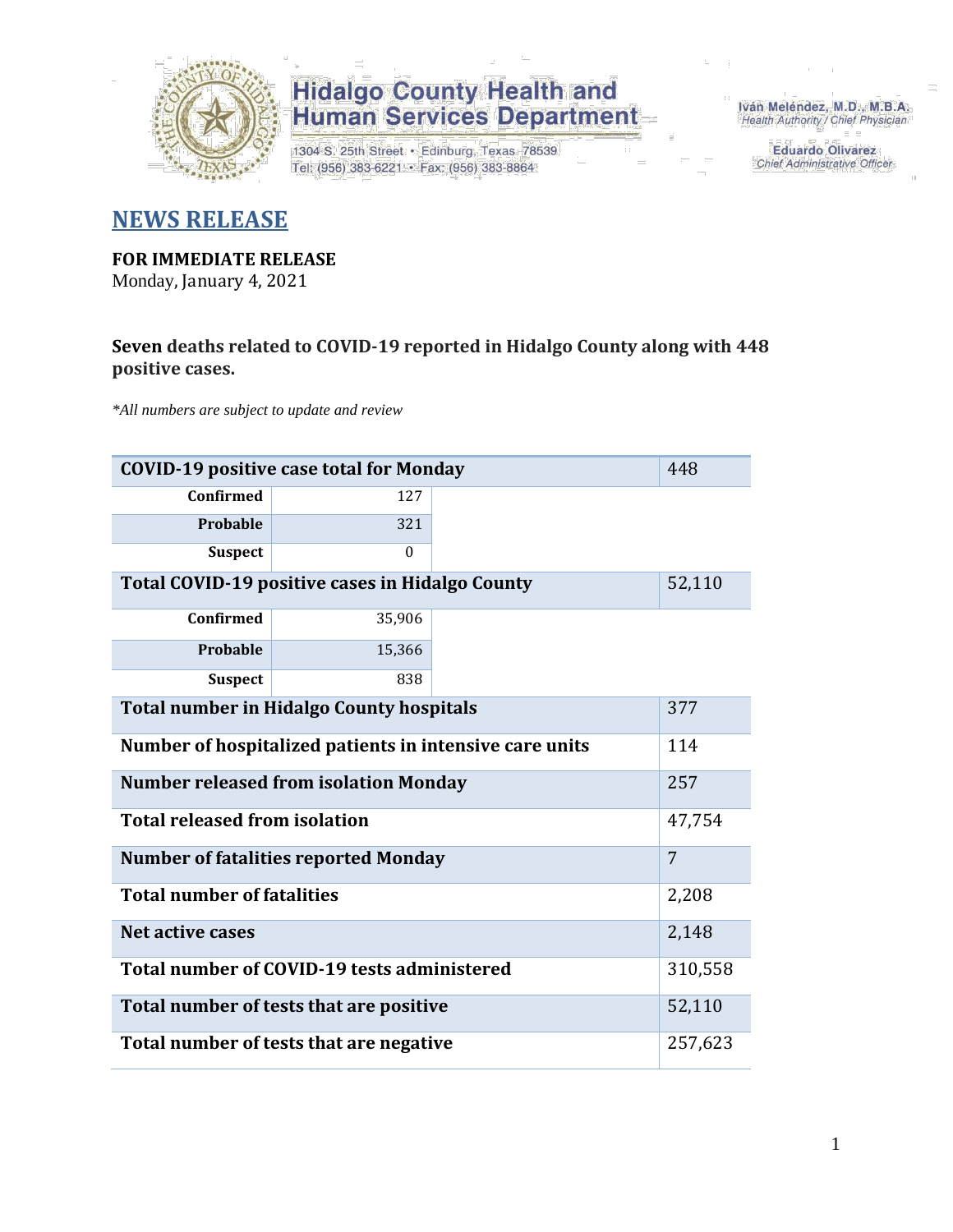

1304 S. 25th Street · Edinburg, Texas 78539 Tel: (956) 383-6221 · Fax: (956) 383-8864

Iván Meléndez, M.D., M.B.A. Health Authority / Chief Physician

> **Eduardo Olivarez** Chief Administrative Officer

*Hidalgo County uses the case status definition provided by the Texas Department of State Health Service's 2020 Epi Case Criteria Guide revised November 2020.*

- *1. Confirmed: A person who has tested positive through a molecular or PCR (oral or nasal swabs) test that looks for the presence of the virus's genetic material.*
- *2. Probable: A person who meets presumptive laboratory evidence through detection of COVID-19 by antigen test in a respiratory specimen.*
- *3. Suspect: A person who meets supported laboratory evidence through detection of specific antibodies in serum, plasma, whole body, and no prior history of being confirmed or probable case.*

*For more information of case status definition for COVID-19, please refer to:*

[https://www.dshs.state.tx.us/IDCU/investigation/epi-case-criteria-guide/2020-Epi-Case-Criteria-](https://www.dshs.state.tx.us/IDCU/investigation/epi-case-criteria-guide/2020-Epi-Case-Criteria-Guide.pdf)[Guide.pdf](https://www.dshs.state.tx.us/IDCU/investigation/epi-case-criteria-guide/2020-Epi-Case-Criteria-Guide.pdf)

The deaths include:

|              | Age   | Gender | City           |
|--------------|-------|--------|----------------|
| $\mathbf{1}$ | 50s   | Female | Edinburg       |
| $\mathbf{2}$ | 50s   | Male   | McAllen        |
| 3            | $70+$ | Female | McAllen        |
| 4            | $70+$ | Male   | Mission        |
| 5            | $70+$ | Male   | <b>Mission</b> |
| 6            | 40s   | Male   | Pharr          |
| 7            | 50s   | Female | Pharr          |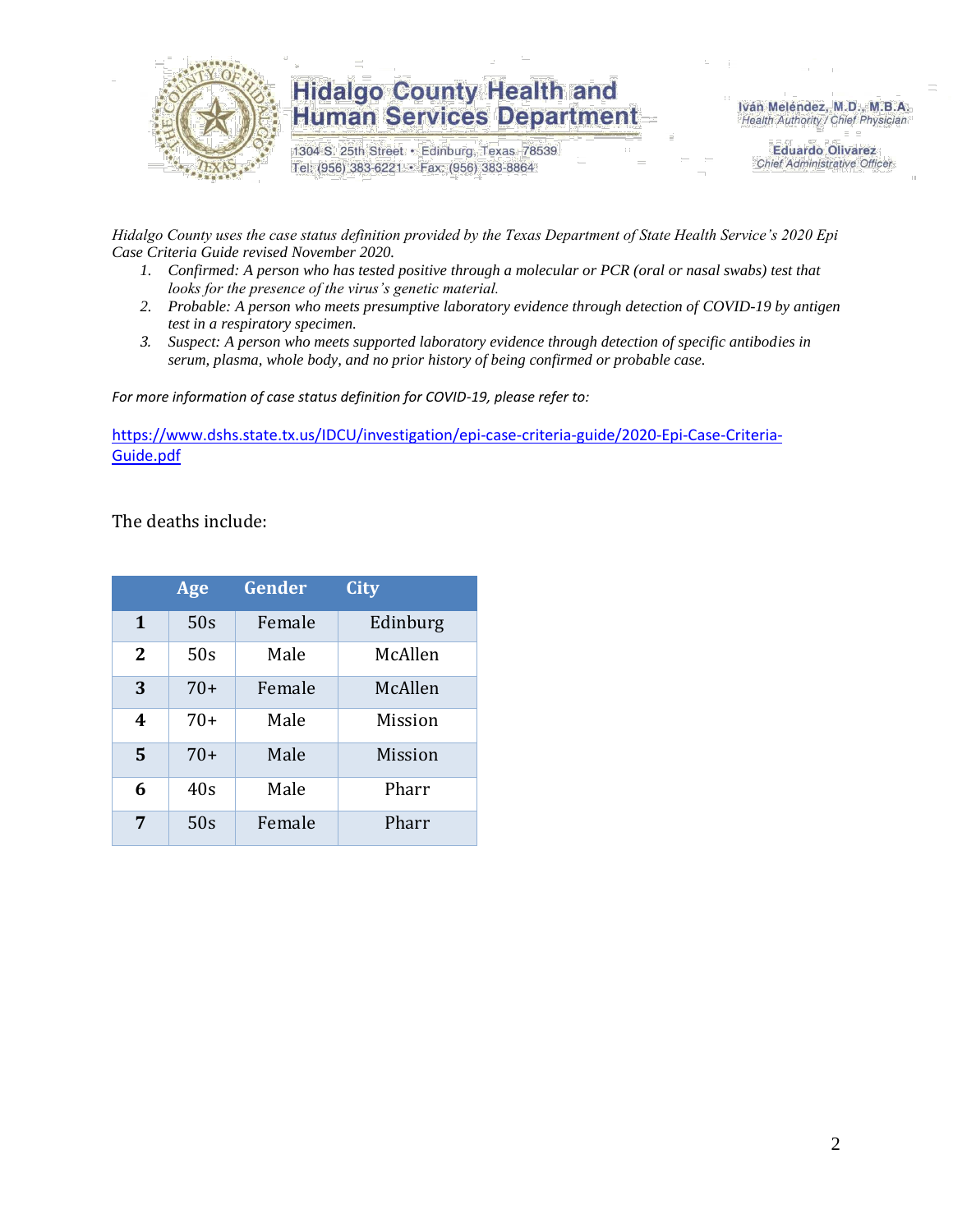

1304 S. 25th Street · Edinburg, Texas 78539 Tel: (956) 383-6221 · Fax: (956) 383-8864

Iván Meléndez, M.D., M.B.A.<br>Health Authority / Chief Physician

**Eduardo Olivarez** Chief Administrative Officer

Monday, January 4, 2021 positive cases include:

|                  | Age<br><b>Range</b> | Gender                  | City  |     | Age<br><b>Range</b> | Gender                  | <b>City</b> |     | Age<br>Range | Gender         | <b>City</b> |
|------------------|---------------------|-------------------------|-------|-----|---------------------|-------------------------|-------------|-----|--------------|----------------|-------------|
| $\mathbf{1}$     | $0 - 19$            | $\mathbf M$             | Alamo | 151 | 30s                 | $\mathbf M$             | McAllen     | 300 | 60s          | $\rm F$        | Mission     |
| $\mathbf{2}$     | $0 - 19$            | ${\bf F}$               | Alamo | 152 | 30s                 | $\mathbf M$             | McAllen     | 301 | 60s          | $\rm F$        | Mission     |
| 3                | $0 - 19$            | $\mathbf M$             | Alamo | 153 | 30s                 | ${\bf F}$               | McAllen     | 302 | 60s          | $\mathbf M$    | Mission     |
| $\boldsymbol{4}$ | $0 - 19$            | ${\bf F}$               | Alamo | 154 | 30s                 | ${\bf F}$               | McAllen     | 303 | 60s          | M              | Mission     |
| ${\bf 5}$        | $0 - 19$            | $\rm F$                 | Alamo | 155 | 30s                 | $\mathbf M$             | McAllen     | 304 | 60s          | $\rm F$        | Mission     |
| 6                | 20s                 | ${\bf F}$               | Alamo | 156 | 30s                 | $\mathbf M$             | McAllen     | 305 | 60s          | $\rm F$        | Mission     |
| $\overline{7}$   | 20s                 | $\mathbf M$             | Alamo | 157 | 30s                 | $\mathbf M$             | McAllen     | 306 | $70+$        | $\mathbf M$    | Mission     |
| ${\bf 8}$        | 20s                 | ${\bf F}$               | Alamo | 158 | 30s                 | $\rm F$                 | McAllen     | 307 | $70+$        | $\mathbf M$    | Mission     |
| $\overline{9}$   | $\overline{20s}$    | $\overline{\mathrm{F}}$ | Alamo | 159 | 30s                 | $\mathbf M$             | McAllen     | 308 | $70+$        | $\rm F$        | Mission     |
| 10               | 20s                 | $\rm F$                 | Alamo | 160 | 30s                 | ${\bf F}$               | McAllen     | 309 | $70+$        | $\mathbf M$    | Mission     |
| 11               | 30s                 | ${\bf F}$               | Alamo | 161 | 30s                 | ${\bf F}$               | McAllen     | 310 | $0 - 19$     | $\mathbf M$    | Pharr       |
| 12               | $\overline{30s}$    | $\mathbf M$             | Alamo | 162 | 30s                 | $\mathbf M$             | McAllen     | 311 | $0 - 19$     | $\rm F$        | Pharr       |
| 13               | 30s                 | M                       | Alamo | 163 | 30s                 | ${\bf F}$               | McAllen     | 312 | $0 - 19$     | $\rm F$        | Pharr       |
| 14               | 30s                 | M                       | Alamo | 164 | 30s                 | $\rm F$                 | McAllen     | 313 | $0 - 19$     | $\mathbf M$    | Pharr       |
| 15               | 40s                 | $\overline{\mathrm{F}}$ | Alamo | 165 | 30s                 | $\mathbf M$             | McAllen     | 314 | $0 - 19$     | $\overline{F}$ | Pharr       |
| 16               | 40s                 | $\rm F$                 | Alamo | 166 | 40s                 | $\rm F$                 | McAllen     | 315 | $0 - 19$     | $\mathbf M$    | Pharr       |
| 17               | 50s                 | ${\bf F}$               | Alamo | 167 | 40s                 | $\overline{\mathrm{F}}$ | McAllen     | 316 | $0 - 19$     | M              | Pharr       |
| 18               | 50s                 | M                       | Alamo | 168 | 40s                 | $\mathbf M$             | McAllen     | 317 | $0 - 19$     | $\mathbf M$    | Pharr       |
| 19               | 50s                 | ${\bf F}$               | Alamo | 169 | 40s                 | ${\bf F}$               | McAllen     | 318 | $0 - 19$     | $\mathbf M$    | Pharr       |
| 20               | 50s                 | ${\bf F}$               | Alamo | 170 | 40s                 | ${\bf F}$               | McAllen     | 319 | $0 - 19$     | $\rm F$        | Pharr       |
| 21               | $70+$               | $\mathbf M$             | Alamo | 171 | 40s                 | ${\bf F}$               | McAllen     | 320 | 20s          | $\rm F$        | Pharr       |
| 22               | $70+$               | $\mathbf M$             | Alamo | 172 | 40s                 | $\mathbf M$             | McAllen     | 321 | 20s          | $\mathbf M$    | Pharr       |
| 23               | $70+$               | $\mathbf{F}$            | Alamo | 173 | 40s                 | $\mathbf M$             | McAllen     | 322 | 20s          | $\overline{F}$ | Pharr       |
| 24               | $0 - 19$            | ${\bf F}$               | Alton | 174 | 40s                 | $\rm F$                 | McAllen     | 323 | 20s          | $\mathbf M$    | Pharr       |
| 25               | $0 - 19$            | $\mathbf M$             | Alton | 175 | 40s                 | ${\bf F}$               | McAllen     | 324 | 20s          | $\rm F$        | Pharr       |
| 26               | $0 - 19$            | ${\bf F}$               | Alton | 176 | 40s                 | ${\bf F}$               | McAllen     | 325 | 20s          | $\rm F$        | Pharr       |
| 27               | 20s                 | $\rm F$                 | Alton | 177 | 40s                 | ${\bf F}$               | McAllen     | 326 | 20s          | $\mathbf M$    | Pharr       |
| 28               | 20s                 | M                       | Alton | 178 | 40s                 | M                       | McAllen     | 327 | 20s          | M              | Pharr       |
| 29               | 50s                 | $\rm F$                 | Alton | 179 | 50s                 | $\mathbf M$             | McAllen     | 328 | 20s          | $\mathbf M$    | Pharr       |
| 30               | $0 - 19$            | $\rm F$                 | Donna | 180 | 50s                 | $\mathbf M$             | McAllen     | 329 | 20s          | ${\bf F}$      | Pharr       |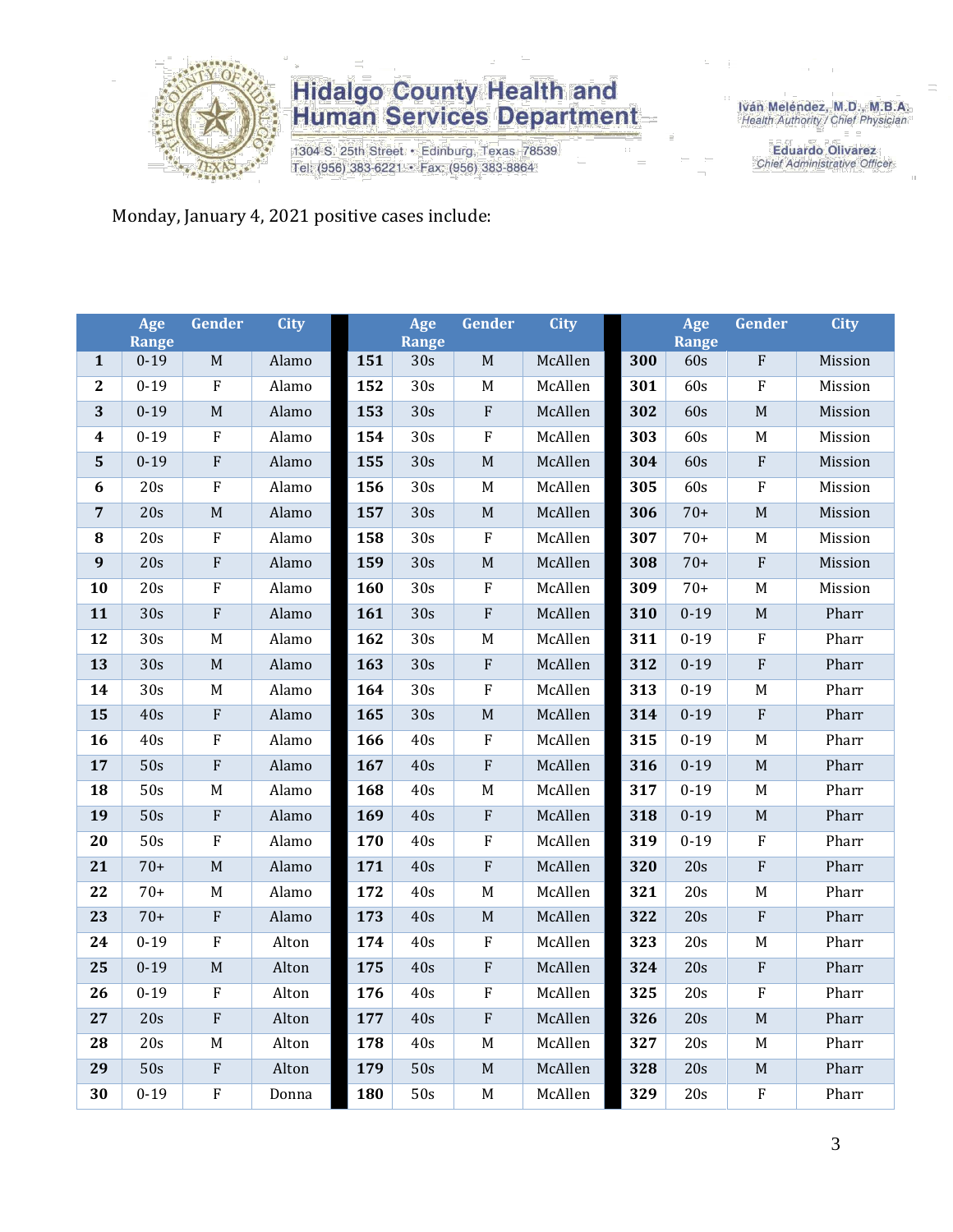

1304 S. 25th Street · Edinburg, Texas 78539 Tel: (956) 383-6221 · Fax: (956) 383-8864

Iván Meléndez, M.D., M.B.A.<br>Health Authority / Chief Physician

**Eduardo Olivarez** Chief Administrative Officer

| 31 | $0 - 19$ | F                         | Donna    | 181 | 50s   | $\mathbf{F}$              | McAllen  | 330 | 20s      | $\rm F$      | Pharr    |
|----|----------|---------------------------|----------|-----|-------|---------------------------|----------|-----|----------|--------------|----------|
| 32 | $0 - 19$ | $\rm F$                   | Donna    | 182 | 50s   | ${\bf F}$                 | McAllen  | 331 | 30s      | $\mathbf{F}$ | Pharr    |
| 33 | $0 - 19$ | $\rm F$                   | Donna    | 183 | 50s   | ${\bf F}$                 | McAllen  | 332 | 30s      | $\rm F$      | Pharr    |
| 34 | $0 - 19$ | $\rm F$                   | Donna    | 184 | 50s   | ${\bf F}$                 | McAllen  | 333 | 30s      | M            | Pharr    |
| 35 | $0 - 19$ | $\mathbf M$               | Donna    | 185 | 50s   | $\mathbf M$               | McAllen  | 334 | 30s      | $\rm F$      | Pharr    |
| 36 | $0 - 19$ | M                         | Donna    | 186 | 50s   | M                         | McAllen  | 335 | 30s      | $\rm F$      | Pharr    |
| 37 | $0 - 19$ | $\boldsymbol{\mathrm{F}}$ | Donna    | 187 | 50s   | $\boldsymbol{\mathrm{F}}$ | McAllen  | 336 | 30s      | $\mathbf M$  | Pharr    |
| 38 | $0 - 19$ | M                         | Donna    | 188 | 50s   | $\mathbf M$               | McAllen  | 337 | 30s      | $\rm F$      | Pharr    |
| 39 | 20s      | $\boldsymbol{\mathrm{F}}$ | Donna    | 189 | 50s   | $\mathbf M$               | McAllen  | 338 | 30s      | $\rm F$      | Pharr    |
| 40 | 20s      | M                         | Donna    | 190 | 50s   | ${\bf F}$                 | McAllen  | 339 | 30s      | M            | Pharr    |
| 41 | 20s      | M                         | Donna    | 191 | 50s   | ${\bf F}$                 | McAllen  | 340 | 30s      | $\mathbf M$  | Pharr    |
| 42 | 30s      | M                         | Donna    | 192 | 50s   | $\mathbf M$               | McAllen  | 341 | 40s      | $\rm F$      | Pharr    |
| 43 | 30s      | $\boldsymbol{\mathrm{F}}$ | Donna    | 193 | 50s   | $\mathbf M$               | McAllen  | 342 | 40s      | $\mathbf M$  | Pharr    |
| 44 | 30s      | $\mathbf F$               | Donna    | 194 | 50s   | M                         | McAllen  | 343 | 40s      | $\rm F$      | Pharr    |
| 45 | 40s      | ${\bf F}$                 | Donna    | 195 | 60s   | $\mathbf M$               | McAllen  | 344 | 40s      | $\mathbf M$  | Pharr    |
| 46 | 50s      | ${\bf F}$                 | Donna    | 196 | 60s   | M                         | McAllen  | 345 | 40s      | M            | Pharr    |
| 47 | 50s      | $\rm F$                   | Donna    | 197 | 60s   | $\mathbf M$               | McAllen  | 346 | 40s      | $\rm F$      | Pharr    |
| 48 | $70+$    | M                         | Donna    | 198 | 60s   | M                         | McAllen  | 347 | 40s      | M            | Pharr    |
| 49 | $70+$    | $\mathbf M$               | Donna    | 199 | $70+$ | ${\bf F}$                 | McAllen  | 348 | 40s      | $\rm F$      | Pharr    |
| 50 | $0 - 19$ | ${\bf F}$                 | Edinburg | 200 | $70+$ | ${\bf F}$                 | McAllen  | 349 | 50s      | $\rm F$      | Pharr    |
| 51 | $0 - 19$ | $\rm F$                   | Edinburg | 201 | $70+$ | $\mathbf M$               | McAllen  | 350 | 50s      | $\rm F$      | Pharr    |
| 52 | $0 - 19$ | M                         | Edinburg | 202 | $70+$ | $\mathbf M$               | McAllen  | 351 | 50s      | M            | Pharr    |
| 53 | $0 - 19$ | $\boldsymbol{\mathrm{F}}$ | Edinburg | 203 | $70+$ | $\mathbf M$               | McAllen  | 352 | 50s      | $\mathbf M$  | Pharr    |
| 54 | $0 - 19$ | $\mathbf F$               | Edinburg | 204 | $70+$ | M                         | McAllen  | 353 | 50s      | $\rm F$      | Pharr    |
| 55 | $0 - 19$ | $\mathbf M$               | Edinburg | 205 | $70+$ | ${\bf F}$                 | McAllen  | 354 | 60s      | $\rm F$      | Pharr    |
| 56 | $0 - 19$ | M                         | Edinburg | 206 | 20s   | M                         | Mercedes | 355 | 60s      | M            | Pharr    |
| 57 | $0 - 19$ | $\mathbf M$               | Edinburg | 207 | 20s   | ${\bf F}$                 | Mercedes | 356 | $70+$    | $\mathbf M$  | Pharr    |
| 58 | $0 - 19$ | F                         | Edinburg | 208 | 20s   | F                         | Mercedes | 357 | $70+$    | M            | Pharr    |
| 59 | $0 - 19$ | ${\bf F}$                 | Edinburg | 209 | 30s   | ${\bf F}$                 | Mercedes | 358 | $0 - 19$ | M            | San Juan |
| 60 | $0 - 19$ | M                         | Edinburg | 210 | 30s   | M                         | Mercedes | 359 | $0 - 19$ | M            | San Juan |
| 61 | $0 - 19$ | $\boldsymbol{\mathrm{F}}$ | Edinburg | 211 | 40s   | ${\bf F}$                 | Mercedes | 360 | $0 - 19$ | $\mathbf M$  | San Juan |
| 62 | $0 - 19$ | M                         | Edinburg | 212 | 40s   | $\mathbf M$               | Mercedes | 361 | $0 - 19$ | F            | San Juan |
| 63 | $0 - 19$ | $\boldsymbol{\mathrm{F}}$ | Edinburg | 213 | 40s   | $\mathbf M$               | Mercedes | 362 | 20s      | $\rm F$      | San Juan |
| 64 | $0 - 19$ | M                         | Edinburg | 214 | 60s   | ${\bf F}$                 | Mercedes | 363 | 20s      | M            | San Juan |
| 65 | 20s      | $\boldsymbol{\mathrm{F}}$ | Edinburg | 215 | $70+$ | $\mathbf M$               | Mercedes | 364 | 30s      | $M_{\odot}$  | San Juan |
| 66 | 20s      | ${\bf F}$                 | Edinburg | 216 | $70+$ | $\mathbf M$               | Mercedes | 365 | 30s      | M            | San Juan |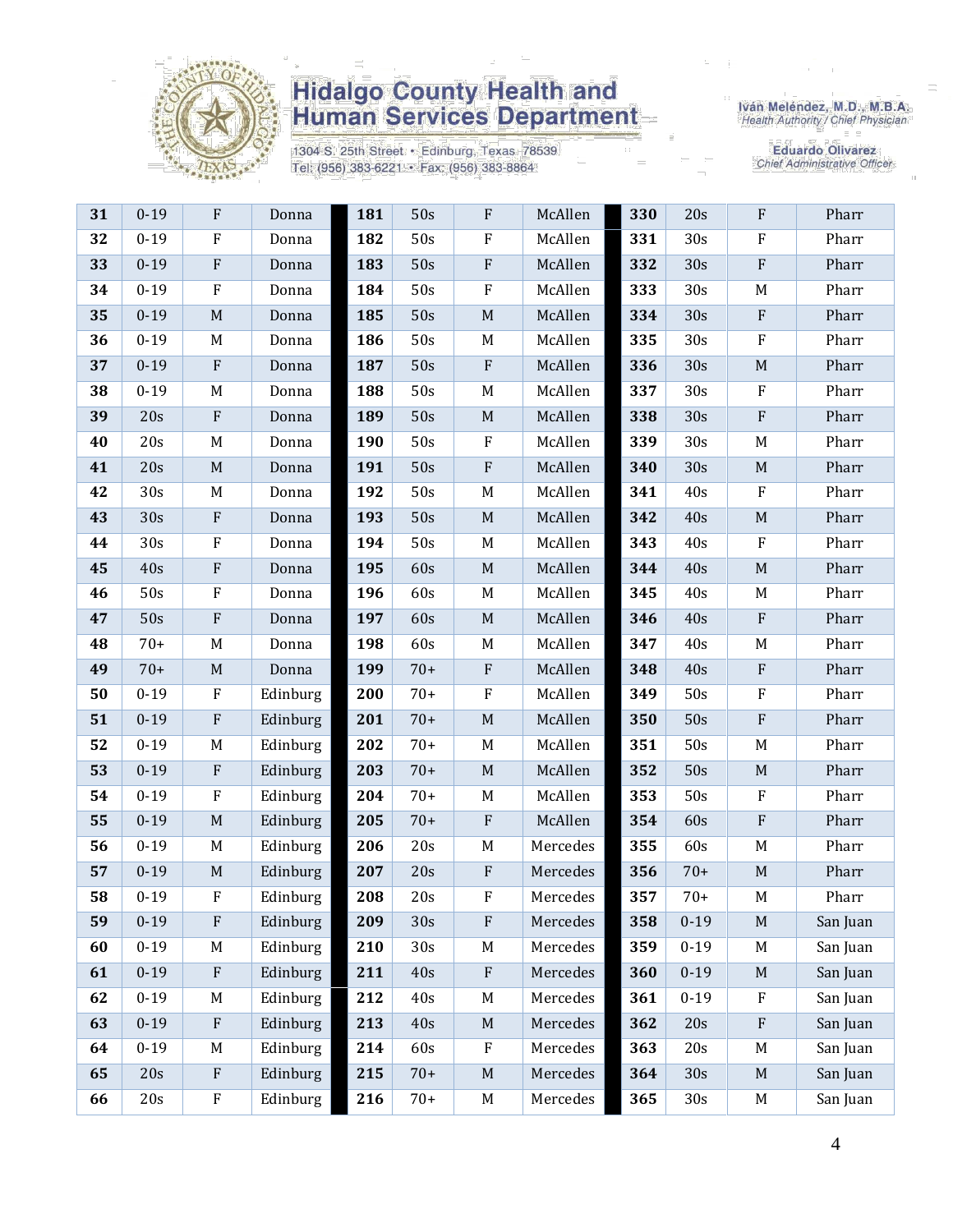

1304 S. 25th Street · Edinburg, Texas 78539 Tel: (956) 383-6221 · Fax: (956) 383-8864

Iván Meléndez, M.D., M.B.A.<br>Health Authority / Chief Physician

**Eduardo Olivarez** Chief Administrative Officer

| 67  | 20s | ${\bf F}$                 | Edinburg | 217 | $70+$    | ${\bf F}$   | Mercedes | 366 | 30s      | ${\bf F}$   | San Juan    |
|-----|-----|---------------------------|----------|-----|----------|-------------|----------|-----|----------|-------------|-------------|
| 68  | 20s | $\rm F$                   | Edinburg | 218 | $0 - 19$ | ${\bf F}$   | Mission  | 367 | 30s      | M           | San Juan    |
| 69  | 20s | $\rm F$                   | Edinburg | 219 | $0 - 19$ | $\mathbf M$ | Mission  | 368 | 30s      | ${\bf F}$   | San Juan    |
| 70  | 20s | M                         | Edinburg | 220 | $0 - 19$ | $\rm F$     | Mission  | 369 | 40s      | $\rm F$     | San Juan    |
| 71  | 20s | $\rm F$                   | Edinburg | 221 | $0 - 19$ | ${\bf F}$   | Mission  | 370 | 40s      | $\mathbf M$ | San Juan    |
| 72  | 20s | M                         | Edinburg | 222 | $0 - 19$ | ${\bf F}$   | Mission  | 371 | 40s      | M           | San Juan    |
| 73  | 20s | $\mathbf M$               | Edinburg | 223 | $0 - 19$ | $\rm F$     | Mission  | 372 | 40s      | ${\bf F}$   | San Juan    |
| 74  | 20s | M                         | Edinburg | 224 | $0 - 19$ | ${\bf F}$   | Mission  | 373 | 40s      | M           | San Juan    |
| 75  | 20s | $\mathbf M$               | Edinburg | 225 | $0 - 19$ | $\rm F$     | Mission  | 374 | 50s      | ${\bf F}$   | San Juan    |
| 76  | 20s | $\rm F$                   | Edinburg | 226 | $0 - 19$ | M           | Mission  | 375 | 50s      | $\rm F$     | San Juan    |
| 77  | 20s | ${\bf F}$                 | Edinburg | 227 | $0 - 19$ | $\rm F$     | Mission  | 376 | 50s      | ${\bf F}$   | San Juan    |
| 78  | 20s | M                         | Edinburg | 228 | $0 - 19$ | $\mathbf M$ | Mission  | 377 | 50s      | $\rm F$     | San Juan    |
| 79  | 20s | $\mathbf M$               | Edinburg | 229 | $0 - 19$ | $\mathbf M$ | Mission  | 378 | 60s      | ${\bf F}$   | San Juan    |
| 80  | 20s | $\rm F$                   | Edinburg | 230 | $0 - 19$ | $M_{\rm}$   | Mission  | 379 | 60s      | ${\bf F}$   | San Juan    |
| 81  | 20s | ${\bf F}$                 | Edinburg | 231 | $0 - 19$ | $\mathbf M$ | Mission  | 380 | $70+$    | $\rm F$     | San Juan    |
| 82  | 20s | $\rm F$                   | Edinburg | 232 | $0 - 19$ | $\mathbf M$ | Mission  | 381 | $0 - 19$ | M           | Undisclosed |
| 83  | 20s | ${\bf F}$                 | Edinburg | 233 | $0 - 19$ | $\mathbf M$ | Mission  | 382 | $0 - 19$ | $\mathbf M$ | Undisclosed |
| 84  | 30s | $\mathbf M$               | Edinburg | 234 | $0 - 19$ | ${\bf F}$   | Mission  | 383 | $0 - 19$ | $\mathbf M$ | Undisclosed |
| 85  | 30s | $\rm F$                   | Edinburg | 235 | $0 - 19$ | ${\bf F}$   | Mission  | 384 | $0 - 19$ | $\mathbf M$ | Undisclosed |
| 86  | 30s | $\rm F$                   | Edinburg | 236 | $0 - 19$ | $\rm F$     | Mission  | 385 | $0 - 19$ | M           | Undisclosed |
| 87  | 30s | $\rm F$                   | Edinburg | 237 | $0 - 19$ | $\mathbf M$ | Mission  | 386 | $0 - 19$ | ${\bf F}$   | Undisclosed |
| 88  | 30s | ${\bf F}$                 | Edinburg | 238 | $0 - 19$ | $M_{\rm}$   | Mission  | 387 | $0 - 19$ | M           | Undisclosed |
| 89  | 30s | ${\bf F}$                 | Edinburg | 239 | $0 - 19$ | $\mathbf M$ | Mission  | 388 | $0 - 19$ | $\mathbf M$ | Undisclosed |
| 90  | 30s | M                         | Edinburg | 240 | $0 - 19$ | $\rm F$     | Mission  | 389 | $0 - 19$ | $\rm F$     | Undisclosed |
| 91  | 40s | $\rm F$                   | Edinburg | 241 | $0 - 19$ | ${\bf F}$   | Mission  | 390 | $0 - 19$ | ${\bf F}$   | Undisclosed |
| 92  | 40s | $\rm F$                   | Edinburg | 242 | $0 - 19$ | $\rm F$     | Mission  | 391 | 20s      | M           | Undisclosed |
| 93  | 40s | $\rm F$                   | Edinburg | 243 | 20s      | $\rm F$     | Mission  | 392 | 20s      | $\mathbf M$ | Undisclosed |
| 94  | 40s | $\boldsymbol{\mathrm{F}}$ | Edinburg | 244 | 20s      | ${\bf F}$   | Mission  | 393 | 20s      | ${\bf F}$   | Undisclosed |
| 95  | 40s | $\mathbf M$               | Edinburg | 245 | 20s      | $\mathbf M$ | Mission  | 394 | 20s      | M           | Undisclosed |
| 96  | 40s | M                         | Edinburg | 246 | 20s      | $M_{\rm}$   | Mission  | 395 | 20s      | $\rm F$     | Undisclosed |
| 97  | 40s | $\rm F$                   | Edinburg | 247 | 20s      | $\,$ F      | Mission  | 396 | 20s      | ${\bf F}$   | Undisclosed |
| 98  | 50s | $\rm F$                   | Edinburg | 248 | 20s      | $\mathbf M$ | Mission  | 397 | 20s      | M           | Undisclosed |
| 99  | 50s | $\mathbf M$               | Edinburg | 249 | 20s      | $\mathbf M$ | Mission  | 398 | 20s      | ${\bf F}$   | Undisclosed |
| 100 | 50s | F                         | Edinburg | 250 | 20s      | M           | Mission  | 399 | 20s      | F           | Undisclosed |
| 101 | 50s | ${\bf F}$                 | Edinburg | 251 | 20s      | $\mathbf M$ | Mission  | 400 | 20s      | ${\bf F}$   | Undisclosed |
| 102 | 50s | $\mathbf M$               | Edinburg | 252 | 20s      | ${\bf F}$   | Mission  | 401 | 20s      | $\mathbf M$ | Undisclosed |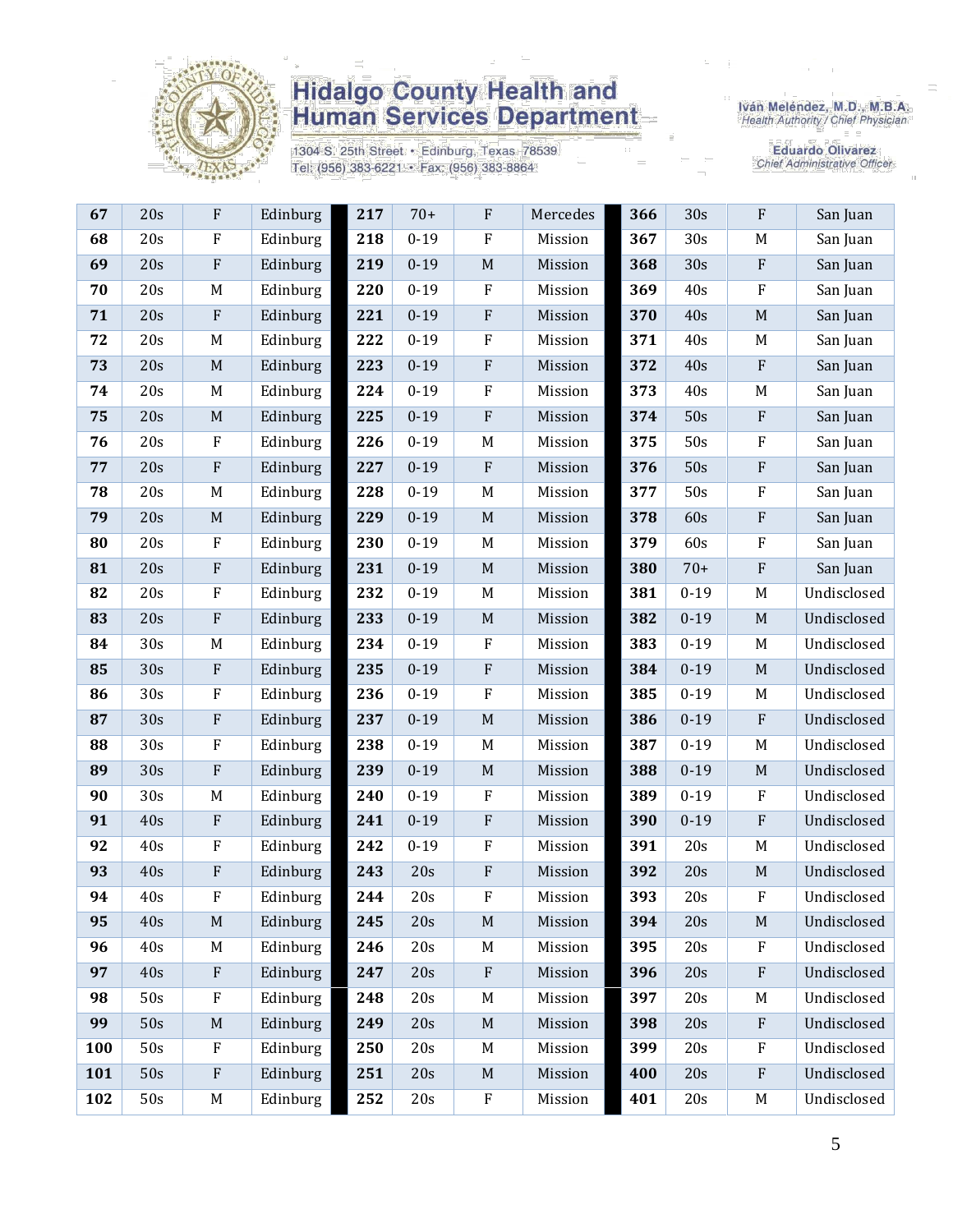

1304 S. 25th Street · Edinburg, Texas 78539 Tel: (956) 383-6221 · Fax: (956) 383-8864

Iván Meléndez, M.D., M.B.A.<br>Health Authority / Chief Physician

**Eduardo Olivarez** Chief Administrative Officer

| 103 | 50s      | F                         | Edinburg | 253 | 20s | M            | Mission | 402 | 20s      | ${\bf F}$                 | Undisclosed |
|-----|----------|---------------------------|----------|-----|-----|--------------|---------|-----|----------|---------------------------|-------------|
| 104 | 60s      | M                         | Edinburg | 254 | 20s | $\rm F$      | Mission | 403 | 20s      | M                         | Undisclosed |
| 105 | 60s      | $\mathbf M$               | Edinburg | 255 | 20s | $\mathbf M$  | Mission | 404 | 30s      | $\mathbf M$               | Undisclosed |
| 106 | 60s      | $\mathbf U$               | Edinburg | 256 | 20s | M            | Mission | 405 | 30s      | M                         | Undisclosed |
| 107 | 60s      | $\mathbf M$               | Edinburg | 257 | 20s | $\rm F$      | Mission | 406 | 30s      | ${\bf F}$                 | Undisclosed |
| 108 | $70+$    | ${\bf F}$                 | Edinburg | 258 | 20s | M            | Mission | 407 | 30s      | M                         | Undisclosed |
| 109 | $70+$    | $\mathbf M$               | Edinburg | 259 | 20s | $\mathbf{F}$ | Mission | 408 | 30s      | $\mathbf M$               | Undisclosed |
| 110 | $70+$    | ${\bf F}$                 | Edinburg | 260 | 20s | M            | Mission | 409 | 30s      | $M_{\odot}$               | Undisclosed |
| 111 | $70+$    | $\boldsymbol{\mathrm{F}}$ | Edinburg | 261 | 20s | $\mathbf M$  | Mission | 410 | 30s      | $\rm F$                   | Undisclosed |
| 112 | $0 - 19$ | M                         | Hidalgo  | 262 | 20s | $\rm F$      | Mission | 411 | 30s      | $\rm F$                   | Undisclosed |
| 113 | $0 - 19$ | ${\bf F}$                 | Hidalgo  | 263 | 30s | M            | Mission | 412 | 30s      | ${\bf F}$                 | Undisclosed |
| 114 | $0 - 19$ | M                         | Hidalgo  | 264 | 30s | M            | Mission | 413 | 30s      | M                         | Undisclosed |
| 115 | $0 - 19$ | $\mathbf M$               | Hidalgo  | 265 | 30s | $\mathbf M$  | Mission | 414 | 40s      | $\mathbf{F}$              | Undisclosed |
| 116 | $0 - 19$ | M                         | Hidalgo  | 266 | 30s | $\rm F$      | Mission | 415 | 40s      | M                         | Undisclosed |
| 117 | 20s      | $\mathbf M$               | Hidalgo  | 267 | 30s | $\mathbf M$  | Mission | 416 | 40s      | $\mathbf M$               | Undisclosed |
| 118 | 30s      | M                         | Hidalgo  | 268 | 30s | $\rm F$      | Mission | 417 | 40s      | M                         | Undisclosed |
| 119 | 40s      | $\mathbf M$               | Hidalgo  | 269 | 30s | $\rm F$      | Mission | 418 | 40s      | M                         | Undisclosed |
| 120 | 40s      | M                         | Hidalgo  | 270 | 30s | ${\bf F}$    | Mission | 419 | 50s      | $\rm F$                   | Undisclosed |
| 121 | $0 - 19$ | ${\bf F}$                 | McAllen  | 271 | 30s | $\mathbf M$  | Mission | 420 | 50s      | $\mathbf M$               | Undisclosed |
| 122 | $0 - 19$ | $\rm F$                   | McAllen  | 272 | 30s | M            | Mission | 421 | 60s      | $\rm F$                   | Undisclosed |
| 123 | $0 - 19$ | ${\bf F}$                 | McAllen  | 273 | 30s | $\mathbf{F}$ | Mission | 422 | 60s      | ${\bf F}$                 | Undisclosed |
| 124 | $0 - 19$ | $M_{\odot}$               | McAllen  | 274 | 30s | M            | Mission | 423 | $70+$    | $\rm F$                   | Undisclosed |
| 125 | $0 - 19$ | $\mathbf M$               | McAllen  | 275 | 30s | $\rm F$      | Mission | 424 | $70+$    | $\mathbf M$               | Undisclosed |
| 126 | $0 - 19$ | F                         | McAllen  | 276 | 40s | $\mathbf F$  | Mission | 425 | $0 - 19$ | $\mathbf{F}$              | Weslaco     |
| 127 | $0 - 19$ | ${\bf F}$                 | McAllen  | 277 | 40s | $\mathbf M$  | Mission | 426 | $0 - 19$ | ${\bf F}$                 | Weslaco     |
| 128 | $0 - 19$ | M                         | McAllen  | 278 | 40s | M            | Mission | 427 | $0 - 19$ | ${\bf F}$                 | Weslaco     |
| 129 | $0 - 19$ | $\mathbf M$               | McAllen  | 279 | 40s | $\rm F$      | Mission | 428 | $0 - 19$ | $\mathbf M$               | Weslaco     |
| 130 | $0 - 19$ | M                         | McAllen  | 280 | 40s | F            | Mission | 429 | $0 - 19$ | $\boldsymbol{\mathrm{F}}$ | Weslaco     |
| 131 | $0-19$   | $\mathbf{F}$              | McAllen  | 281 | 40s | $\mathbf{F}$ | Mission | 430 | 20s      | M                         | Weslaco     |
| 132 | $0 - 19$ | $\mathbf F$               | McAllen  | 282 | 40s | $\rm F$      | Mission | 431 | 20s      | $\mathbf F$               | Weslaco     |
| 133 | 20s      | $\mathbf M$               | McAllen  | 283 | 40s | ${\bf F}$    | Mission | 432 | 30s      | $\mathbf M$               | Weslaco     |
| 134 | 20s      | M                         | McAllen  | 284 | 40s | $\rm F$      | Mission | 433 | 30s      | M                         | Weslaco     |
| 135 | 20s      | M                         | McAllen  | 285 | 40s | $\rm F$      | Mission | 434 | 30s      | M                         | Weslaco     |
| 136 | 20s      | M                         | McAllen  | 286 | 40s | M            | Mission | 435 | 30s      | M                         | Weslaco     |
| 137 | 20s      | M                         | McAllen  | 287 | 40s | $\mathbf M$  | Mission | 436 | 30s      | M                         | Weslaco     |
| 138 | 20s      | M                         | McAllen  | 288 | 40s | ${\bf F}$    | Mission | 437 | 30s      | M                         | Weslaco     |